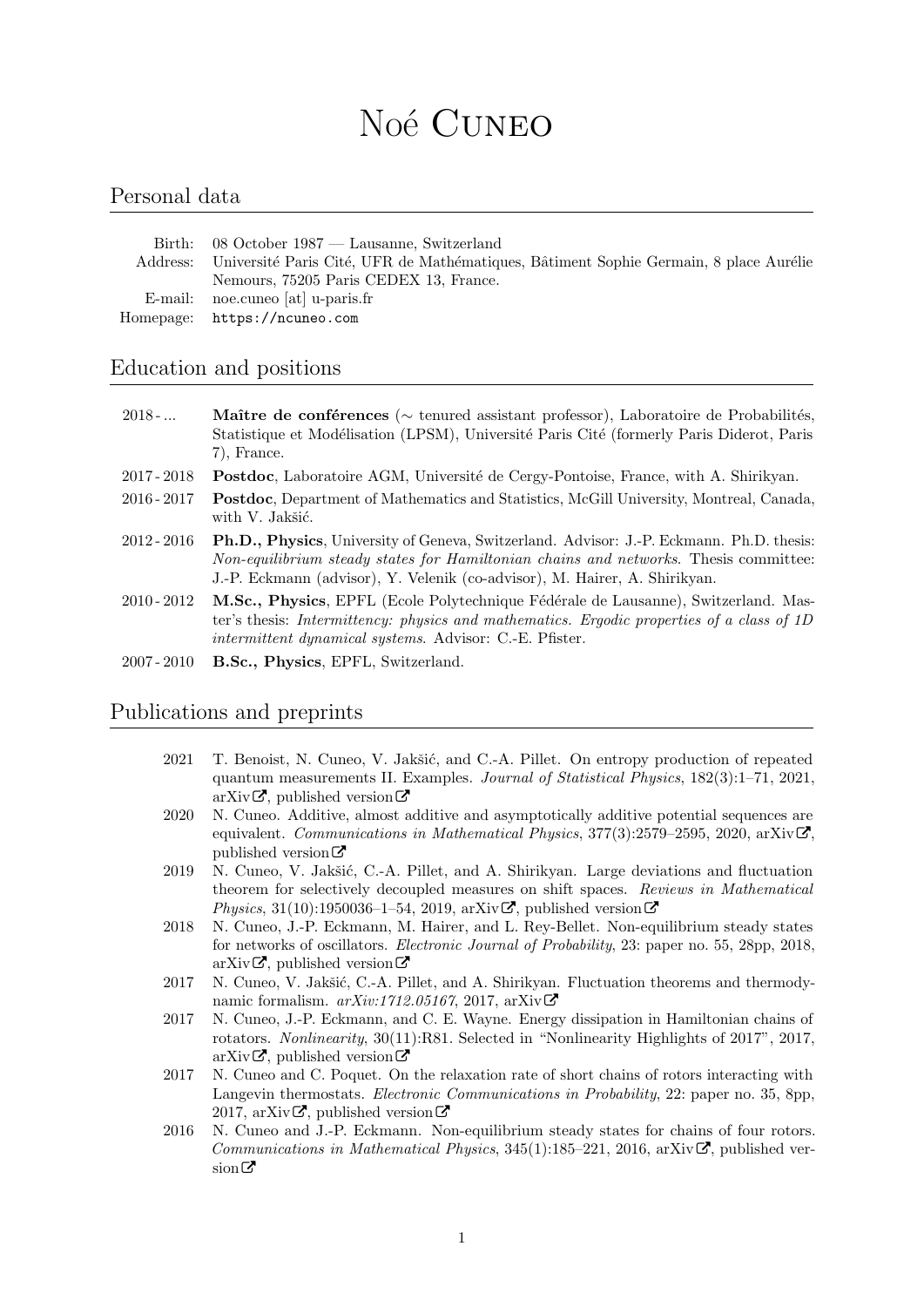- 2015 N. Cuneo, J.-P. Eckmann, and C. Poquet. Non-equilibrium steady state and subgeometric ergodicity for a chain of three coupled rotors. Nonlinearity,  $28(7):2397-2421$ ,  $2015$ , [arXiv](http://arxiv.org/abs/1411.0400) $\mathbb{Z}$ , [published version](http://iopscience.iop.org/0951-7715/28/7/2397/)  $\mathbb{Z}$
- 2014 N. Cuneo and J.-P. Eckmann. Controlling general polynomial networks. Communications in Mathematical Physics, 328(3):1255–1274, 2014, [arXiv](http://arxiv.org/abs/1301.1235) $\vec{C}$ , [published version](https://link.springer.com/content/pdf/10.1007/s00220-014-1966-4.pdf)  $\vec{C}$

#### Awards, scholarships and grants

- 2020 Member of the **QTraj JCJC ANR Project** (195913 $\in$ ), with 7 collaborators.
- 2019 Royal Society grant  $(12000\text{E})$  for the project "Collective Dynamics on Networks" with B. Fernandez, J. Lamb, M. Rasmussen, F. Selley and S. van Strien.
- 2019 Member of the PERISTOCH ANR Project  $(209593\epsilon)$ , with 13 collaborators.
- 2019 INSMI PEPS grant  $(4000\epsilon)$  for the project "Repeated quantum measurements: entropy production, large deviations and fractal dimension", with T. Benoist.
- 2017 ISITE Postdoctoral fellowship (24 months) at Université de Cergy-Pontoise, France.
- 2015 Early Postoc.Mobility fellowship (Swiss National Science Foundation) for an 18-month postdoc at McGill University, Montreal, Canada and at Université de Cergy-Pontoise, France.
- 2012 **EPFL Prize** for the best Master's degree results across EPFL  $(6.00/6.00)$ .
- 2010 EPFL Prize for the best Bachelor's degree results across EPFL (5.90/6.00).
- 2010 EPFL Excellence Scholarship for the Master's cycle.
- 2009 Tschumy Prize for the best first-year results across EPFL (5.93/6.00).

#### Teaching

| $2021 - 2022$ | Mathematical Methods for Data Sciences (lectures), Université Paris Cité.                     |
|---------------|-----------------------------------------------------------------------------------------------|
| $2020 - 2022$ | Mathematical Methods for Data Sciences (exercise sessions), Université Paris Cité.            |
| $2020 - 2022$ | Discrete Probability (exercise sessions), Université Paris Cité.                              |
| $2020 - 2022$ | Elementary Mathematics 1 (lectures and exercise sessions), Université Paris Cité.             |
| 2019          | Advisor for summer projects (second-year students in mathematics), Université Paris Cité.     |
| 2019          | Discrete Probability (lectures and exercise sessions), Université Paris Cité.                 |
| $2018 - 2020$ | Elementary Analysis and Algebra 1 (lectures and exercise sessions), Université Paris Cité.    |
| 2017          | <i>Ergodic theory with applications to number theory and intermittency (summer lectures).</i> |
|               | McGill University.                                                                            |
| 2017          | Advisor for summer projects (undergraduate students in mathematics), McGill University.       |
| $2014 - 2016$ | T.A. for <i>Introduction to Perturbative Methods</i> , University of Geneva.                  |
| 2014          | Advisor for a Master's student's half-semester project, University of Geneva.                 |
| $2013 - 2016$ | T.A. for <i>Mechanics II</i> , University of Geneva.                                          |
| $2012 - 2013$ | T.A. for <i>Mathematical Methods for Physicists I</i> , University of Geneva.                 |

- 2010 2012 T.A. for Analysis I-II for Physicists and Mathematicians, EPFL.
- 2009 T.A. for Laboratory Work in Physics, Medical School, University of Lausanne.

#### Duties, responsibilities and work for the mathematics community

- 2022 Co-organizer of J.-P. Eckmann's 75th birthday conference (initially scheduled in June 2020 and moved due to covid-19).
- 2021 Co-organizer of the Quantum Trajectories Fall School 2021, 18-22 October, 2021, Toulouse.
- 2021 Member of a hiring committee for a postdoc position in the group of V. Baladi, LPSM, Sorbonne Université.
- 2019, 2021 Presentations for the general public at  $F\acute{e}te$  de la Science.
- 2019 ... Member of the pedagogical commission, UFR de mathématiques, Université Paris Cité.
- 2019 ... Member of the organizing committee for the first- and second-year summer projects in mathematics, Université Paris Cité.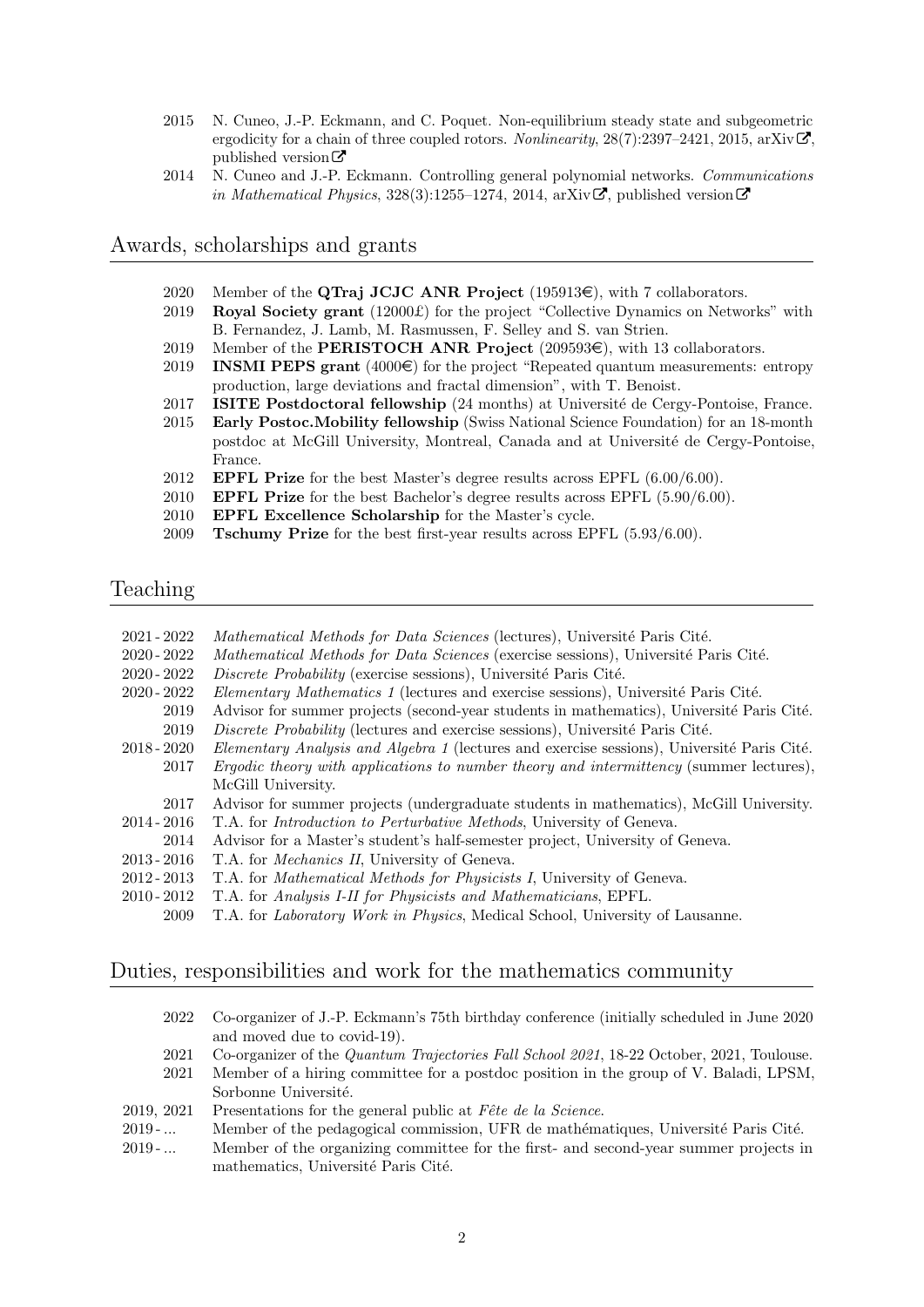2016 - ... Development and maintenance of *sharxiv.org*, a customizable, mobile-enabled arXiv frontend.

## Talks

| June 2022        | (Upcoming) Institut de Mathématiques de Toulouse, Université Paul Sabatier, Toulouse,<br>Maths-Physique seminar.                   |
|------------------|------------------------------------------------------------------------------------------------------------------------------------|
| June 2022        | (Upcoming) Université de Toulon, Beyond Gibbsianity workshop.                                                                      |
| June 2022        | University of Geneva, Mathematical Physics at coffee: the first 50 years, Conference in<br>honor of J.-P. Eckmann's 75th birthday. |
| Jan. 2022        | IEA, CY Cergy Paris Université, annual meeting of the ANR project NONSTOPS.                                                        |
| Jan. 2022        | IEA, CY Cergy Paris Université, annual meeting of the ANR project NONSTOPS.                                                        |
| Jan. 2022        | LPSM, Université de Paris, Groupe de travail Modélisation.                                                                         |
| June 2021        | Institut de Mathématiques de Toulouse, Université Paul Sabatier, Toulouse, ANR QTraj<br>kickoff week.                              |
| Apr. 2021        | IEA, CY Cergy Paris Université, McGill-CY Cergy Paris Mathematical Physics Seminar.                                                |
| Mar. 2021        | SAMM, Université Paris 1 Panthéon-Sorbonne, Séminaire du SAMM.                                                                     |
| Nov. 2020        | LPSM, Sorbonne Université, Les Probas du Vendredi.                                                                                 |
| Feb. 2020        | Université Paris Nanterre, MODAL'X Seminar.                                                                                        |
| Dec. 2019        | IEA, Université de Cergy-Pontoise, 2019 annual meeting of the ANR project NONSTOPS<br>(cancelled due to strikes).                  |
| Dec. 2019        | Imperial College London, ICL-CNRS Interacting Particle Systems and applications work-<br>shop.                                     |
| Sep. 2019        | Université de Cergy-Pontoise, Mathematical Physics Workshop.                                                                       |
| <b>July 2019</b> | Mathematical institute of the Serbian Academy of Sciences and Arts, Belgrade, Serbia,<br>Mathematical Physics Week.                |
| May 2019         | IMJ-PRG, Sorbonne Université, Paris, Séminaire de Systèmes Dynamiques.                                                             |
| Apr. 2019        | Institut de Mathématiques de Toulouse, Université Paul Sabatier, Toulouse, Séminaire de<br>Probabilités.                           |
| Mar. 2019        | Institut Fourier, Université Grenoble Alpes, Séminaire de Probabilités.                                                            |
| Mar. 2019        | Institut Denis Poisson, Université d'Orléans, Séminaire Orléans.                                                                   |
| Feb. 2019        | Université de Bordeaux, conférence du GDR Dynamique quantique.                                                                     |
| Feb. 2019        | Université Paris Descartes Séminaire de probabilités du MAP5.                                                                      |
| Jan. 2019        | LPSM, Sorbonne Université, Paris, Séminaire de Probabilités.                                                                       |
| Dec. 2018        | Université Paris-Dauphine, Séminaire du CEREMADE Analyse-Probabilités.                                                             |
| Nov. 2018        | Duke University, Durham, Applied Math And Analysis Seminar.                                                                        |
| Nov. 2018        | CRM, Université de Montréal, <i>Entropic Fluctuation Relations in Mathematics and Physics</i><br>workshop.                         |
| <b>July 2018</b> | International Congress of Mathematical Physics (ICMP) 2018, Montreal, contributed talk.                                            |
| June $2018$      | Université Paris Diderot, Stochastic Problems in Mathematical Physics and Economics                                                |
| Mar. 2018        | Centre de Physique Théorique, Marseille, Séminaire Systèmes dynamiques quantiques et<br>classiques.                                |
| Mar. 2018        | Département de Mathématiques d'Orsay, Université Paris-Sud, Séminaire de Probabilités<br>et Statistique.                           |
| Mar. 2018        | LPSM, Sorbonne Université, Paris, Séminaire de Théorie Ergodique.                                                                  |
| Mar. 2018        | Institut de mathématiques, Université de Neuchâtel, Rencontres de mathématiques.                                                   |
| Feb. 2018        | Laboratoire J.A. Dieudonné, Université de Nice Sophia Antipolis, Séminaire de Probabilités<br>et Statistiques.                     |
| Feb. 2018        | LPSM, Université Paris Diderot, Groupe de travail Modélisation.                                                                    |
| Jan. 2018        | Université de Cergy-Pontoise, Séminaire Géométrie, EDP et Physique Mathématique.                                                   |
| Oct. 2017        | Université Paris Diderot, Journées de dynamique.                                                                                   |
| Jul. 2017        | McGill University, Montreal, Working Seminar in Mathematical Physics.                                                              |
| June 2017        | University of British Columbia, Vancouver, PIMS-CRM Summer School in Probability.                                                  |
| Apr. 2017        | University of Massachusetts Amherst, Department of Mathematics & Statistics.                                                       |
| Apr. 2017        | Boston University, Department of Mathematics & Statistics, Dynamical Systems Seminar.                                              |
| Dec. 2016        | University of Geneva, Theoretical Physics Department, Mathematical Physics Seminar.                                                |
| Sep. 2016        | McGill University, Montreal, Working Seminar in Mathematical Physics.                                                              |